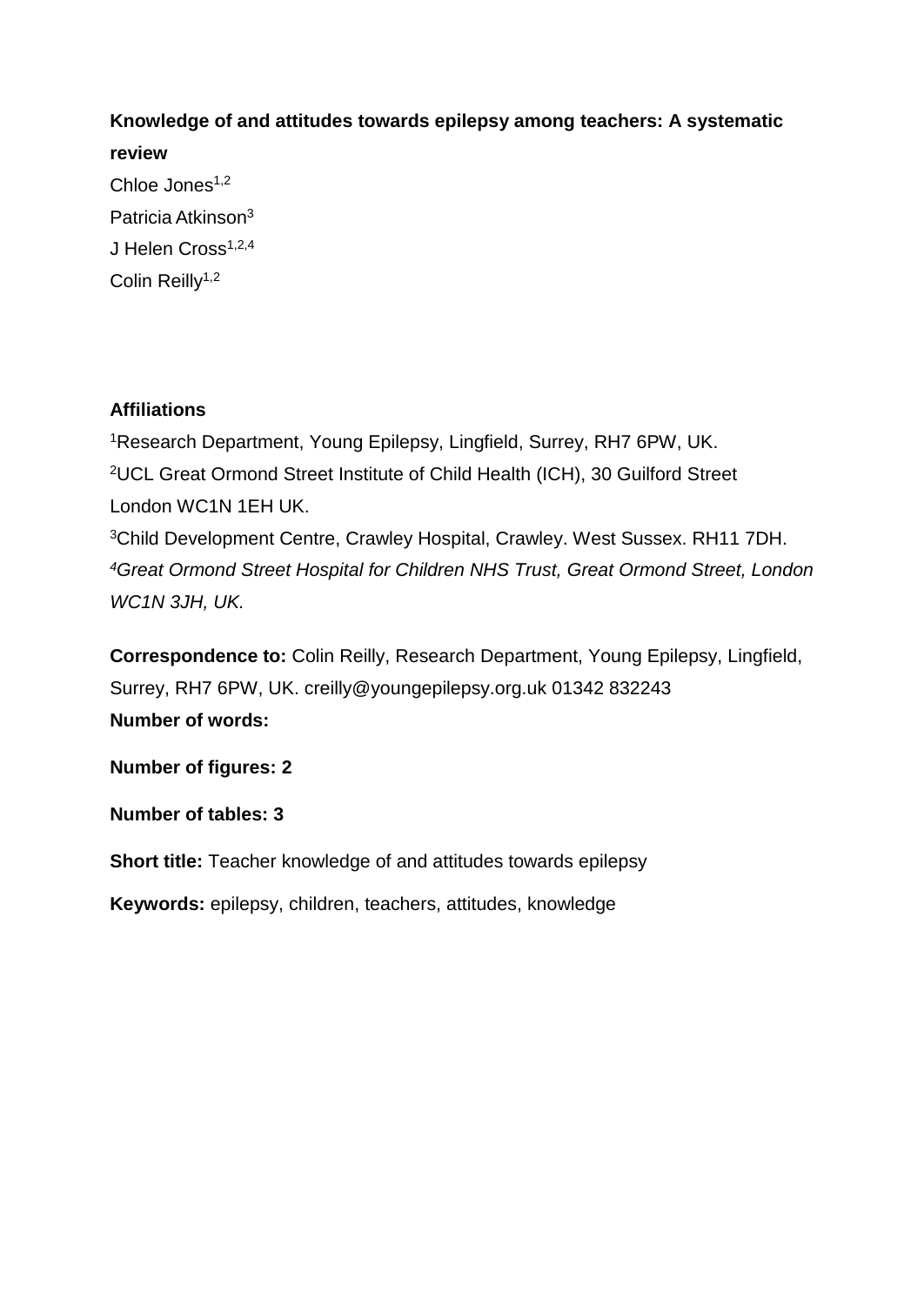## **Abstract**

The objective was to systematically review research which has focussed on knowledge of, and attitudes among teachers towards epilepsy.

EMBASE, PUBMED, PsycINFO, Google scholar and Cochrane library databases were searched from 2000 to 2017. Cross-sectional and intervention studies were included and analysed for quality. Thematic analysis was used to identify common themes in the results. 54 eligible studies (total participants 17,256 in 27 different countries) were identified in the search period, including seven studies which focussed on assessing attitudes and knowledge before and after an educational intervention. It was not possible to systematically analyse levels of knowledge and nature of attitudes due to the wide variety of mostly bespoke study specific instruments used. Few studies employed valid and reliable instruments. Thematic analysis revealed three main themes in the results: 1) deficits in knowledge and negative attitudes were pervasive across all studies 2.) teachers often had a negative attitude towards participation of children with epilepsy in physical activities/sport 3.) teachers often expressed limited knowledge of seizure management/emergency procedures. There was a lower level of knowledge and more negative attitudes amongst teachers towards epilepsy compared to comparison conditions. All studies focussing on interventions showed that at least some aspects of knowledge and attitudes improved as a result of teacher participation in an educational intervention but study quality was universally rated as low. A higher level of education and experience of teaching a child with epilepsy was significantly associated with greater knowledge in a number of studies. Additionally, having experience of teaching a child with epilepsy and greater assessed knowledge of epilepsy were associated with more positive attitudes. The wide range of methods used makes it difficult to generalise regarding level of attitudes and knowledge among teachers towards epilepsy. Nevertheless, all studies indicate that there are some deficits in knowledge of, and negative attitudes towards epilepsy among teachers. It would appear that knowledge and attitudes can be improved by educational interventions. Future research should focus on developing psychometrically sound assessment instruments that can be used globally and on identifying the most effective ways of delivering efficacious educational initiatives employing robust study designs.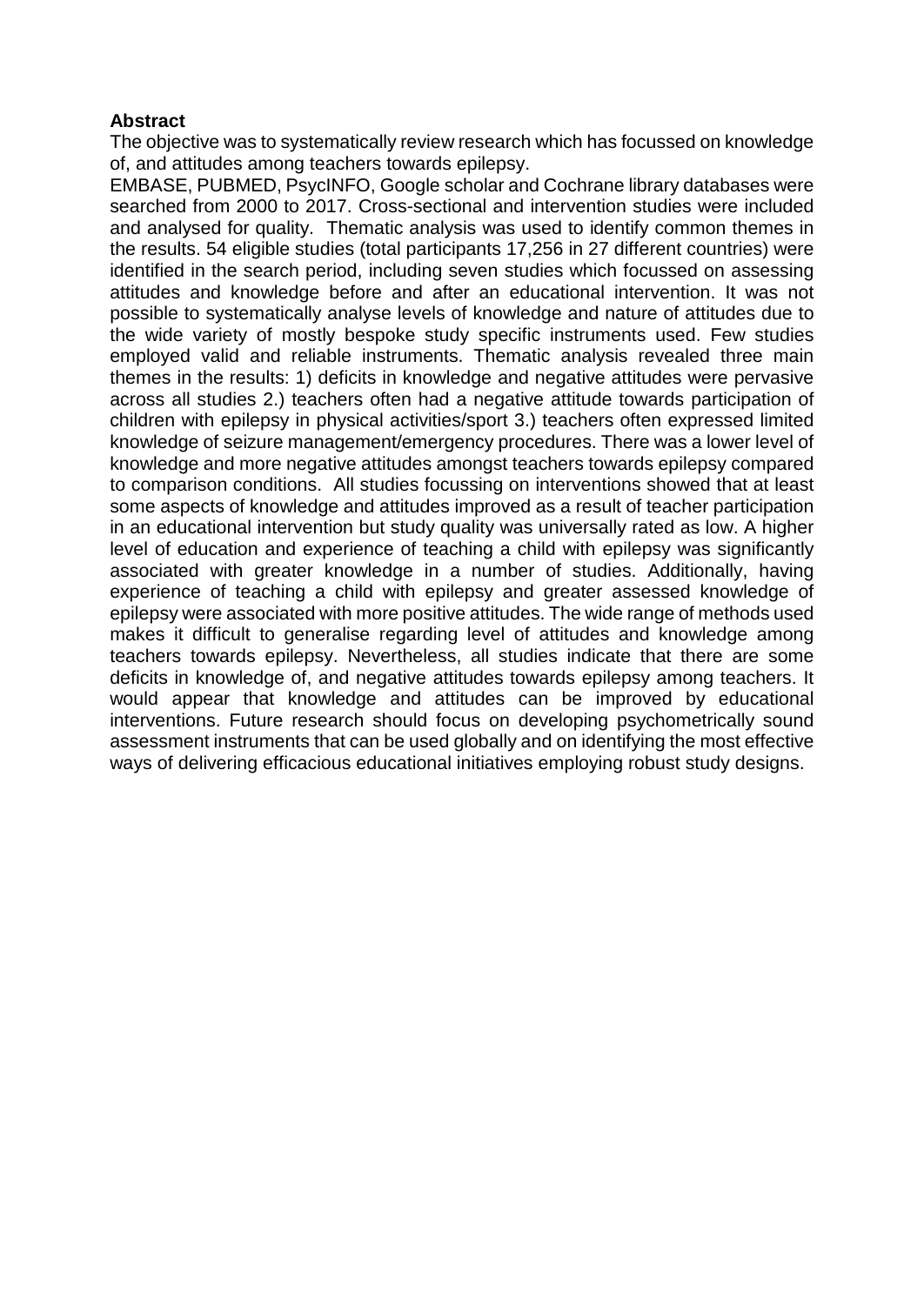#### **1. Introduction**

Population-based studies of long-term outcome in childhood epilepsy indicate that the condition is associated with significant adverse outcomes compared with the normal population across a range of domains including education and employment<sup>1,2</sup>.ln addition to seizures, children with epilepsy are at increased risk for learning and behavioural difficulties compared to children without epilepsy and children with other chronic medical conditions3,4,. Additionally the condition is often associated with significant stigma which can result in significant impairments in quality of life<sup>5</sup> and mental health difficulties<sup>6</sup>. Stigma and social discrimination are often the most difficult aspects of having epilepsy for individuals with epilepsy especially in resource poor settings<sup>7</sup>.

School-related difficulties, as evidenced by receipt of special educational services, are common in children with epilepsy<sup>8</sup>. Cognitive, behavioral, motor and academic difficulties are often associated with the condition<sup>9,10</sup>. These additional difficulties often have a greater impact on quality of life than the epileptic seizures<sup>11</sup> and contribute most to the economic cost of the condition<sup>12</sup>. However, the difficulties are often unrecognized despite having a very significant impact on school performance<sup>9</sup>.

A number of studies have highlighted a significant gap in teachers' knowledge of epilepsy and highlighted the presence negative attitudes<sup>13</sup>. From a list of seven medical conditions, teachers reported lowest familiarity with epilepsy<sup>14</sup>. Teachers including those who were teaching a child with epilepsy at the time, are often not aware of the high risk for learning difficulties in individuals with epilepsy<sup>14</sup> and in many cases, parents are likely to be the main providers of information to teachers of children with epilepsy<sup>14</sup>. Studies have also highlighted teachers' concerns about emergency procedures for students with epilepsy, apprehension in responding to seizures, a lack of resources and knowledge for meeting the needs of a child experiencing a prolonged convulsive seizure, and a fear of liability<sup>15</sup>.

Given the potential wide ranging impact of epilepsy on a child's education it is important to understand the levels of knowledge among teachers as well as their attitudes towards epilepsy. The aim of this paper is to systematically review studies which have focused on levels of knowledge and attitudes towards epilepsy among teachers. Studies which focus on interventions to improve knowledge and attitudes are also reviewed. Additionally, the review focusses on factors significantly associated with knowledge and attitudes.

#### **2.Methods**

The PRISMA (Preferred Reporting Items for Systematic Review and Meta-Analyses) guidelines<sup>16</sup> were followed in order to undertake the systematic review of the literature and to present the results. A literature search was conducted on 15<sup>th</sup> January 2018. The electronic databases PubMed, Cochrane CENTRAL, EMBASE, ERIC, PsychINFO and Google Scholar were searched using different combinations of the following keywords: teachers, knowledge, attitudes, epilepsy, perception, between the period 1st January 2000 to 31st December 2017. The combinations searched are in supplement 1. Inclusion criteria were: at least some teachers (this included teachers in training) in the sample, a focus on either attitudes towards and knowledge of epilepsy or both, published in English. Studies could be cross sectional or intervention studies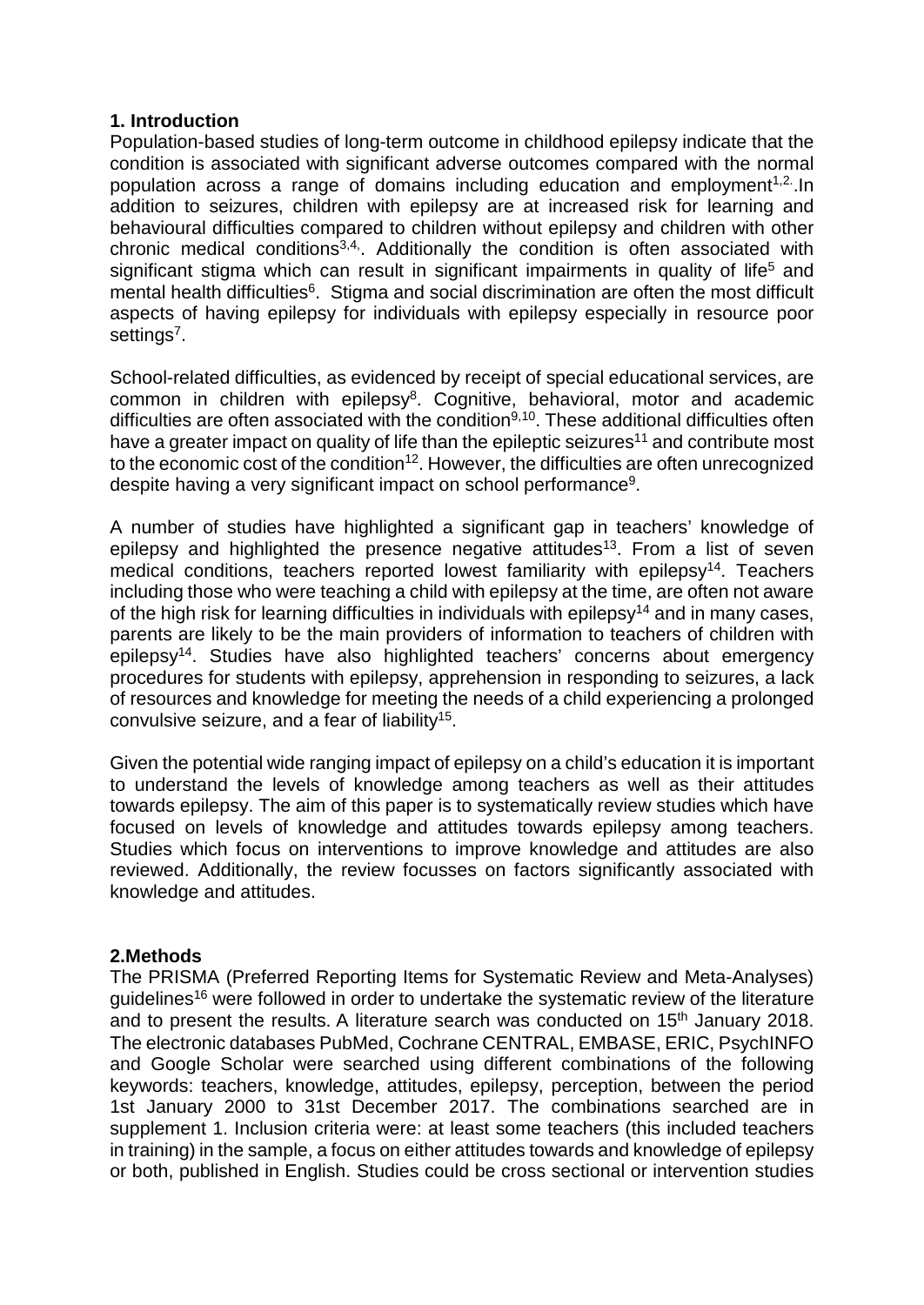i.e. studies which assessed attitudes and knowledge before and after an educational intervention. Papers were excluded where there was not a clearly defined measure of attitudes/knowledge or the participants did not include teachers. A data extraction form was developed (see supplement 2) which focussed on extracting the main study characteristics and results. Data was independently extracted by two reviewers (CJ & CR) with any differences being resolved by consensus. The review was registered at [https://www.crd.york.ac.uk/prospero/display\\_record.php?RecordID=91026.](https://www.crd.york.ac.uk/prospero/display_record.php?RecordID=91026)

Due to the heterogeneity of methods used it was not possible to systematically review/analyse levels of knowledge or nature of attitudes among teachers. Given this it was decided to conduct a qualitative analysis using thematic analysis<sup>17</sup> to identify themes in the results regarding levels of knowledge and nature of attitudes among teachers. Thematic analysis is a method for identifying and subsequently analyzing and reporting patterns or themes with data. The process of thematic analysis involved the two raters (CR and CJ) familiarizing themselves with the results in all studies. The results sections in all papers were read through in their entirety by both researchers. At this stage, both researchers took notes to hint at possible themes. The results section of each paper were then blindly rated by both researchers using the generated themes on three separate occasions. After each occasion the raters met to discuss discrepancies i.e., lack of agreement regarding where a response should go in terms of themes and agreement was reached before the next coding. The final coding was performed unblinded by both researchers together in order to facilitate agreement on themes, and it is this final assignment of themes which is reported on in the current paper.

In reporting of results in the intervention studies the term 'significant' is use to denote associations between variables that were statistically significant at the p<0.05 level.

#### *Study quality*

All intervention studies were assessed for quality using the Effective Public Health Practice Project (EPHPP) tool quality rating tool (http://www.ephpp.ca/PDF/Quality%20Assessment%20Tool\_2010\_2.pdf accessed Mav 3<sup>rd</sup> 2018). This measure includes six questions focusing on selection bias study design, confounders, blinding, data collection methods, and withdrawals and drop-out. Ratings on the six questions are used to derive a global rating which can be 'Strong' (no weak ratings), 'Moderate' (one weak rating) and 'Weak' (two or more weak ratings) and these are reported on in the current study.

Study quality for the cross section studies were based on two questions from the EPHPP focussing on selection bias and data collection methods. On each of these two questions a study was rated as 'Strong', 'Moderate' or 'Weak'. Each study was given a rating for both these questions.

Study quality for all studies were rated together by CJ and CR.

#### **3. Results**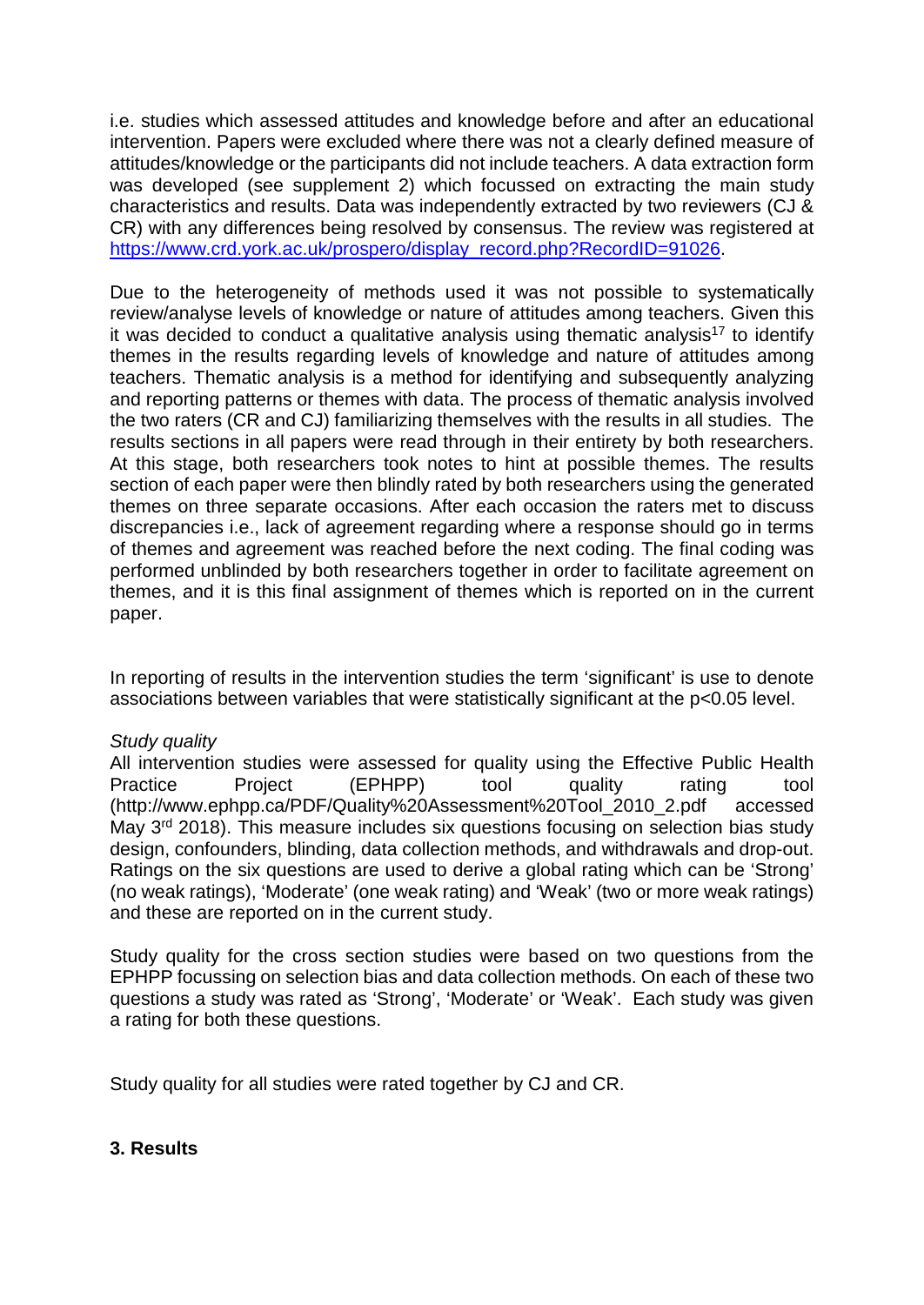Figure 1 shows the search process. Fifty-five studies were identified that met eligibility criteria and data was subsequently extracted on these studies. During data extraction it was noted that two studies<sup>18,19</sup> reported on the same dataset using the same analysis and were identical with respect to study findings. One of these, the study which was published later<sup>19</sup> was subsequently removed from further analysis. Details on the remaining 54 studies are in Table 1 (cross-sectional studies) and table 2 (intervention studies).

Forty-seven studies were cross-sectional focussing on level of knowledge about or nature of attitudes towards epilepsy whilst seven focused on knowledge and attitudes amongst teachers before and after an educational intervention. Studies took place in 27 different countries. The country where studies were most often undertaken was Nigeria (7) followed by Italy and US (both 5). Study locations are categorised into WHO regions<sup>71</sup> in Figure 2. The total number of respondents was 17,256 (range 35-1404; mean 319.56). In the 52 studies where gender of the teacher was reported 34% (5,724) were male and 11,075 (66%) were female. The response rate to the surveys was reported in 35 of the studies and ranged from 9.3% to 100%. Sampling was random in 29 (54%) cases indicating that either schools and/or teachers were randomly selected for inclusion.

In 83% (n=45) of the studies the surveys used were bespoke in that they were created specifically for the study or used for the first time in that study. Of the nine studies that employed surveys that were standardised i.e. had previously been used with data available on psychometric properties five studies utilised the Attitudes Towards People with Epilepsy scale (ATPE)<sup>72</sup>. Forty-eight of the studies considered knowledge and attitudes, four knowledge alone and two attitudes alone. With respect to aspects of attitudes considered, 26 of the studies consider social contacts, 22 marriage, 14 driving, 20 employment, 10 aspects of education (predominantly inclusion of the child with epilepsy in the classroom) and seven participation in sports/physical activities. With respect to aspects of knowledge considered 41 of the studies focussed on management of seizures and 39 on beliefs about causes of epilepsy.

With respect to study quality only three<sup>44,49,50</sup> of the cross-sectional studies were rated as 'strong' with respect to both selection bias and data collection methods.

#### **3.1 Level of knowledge and nature of attitudes**

It was not possible to conduct any systematic analyses of the studies regarding the levels of knowledge or attitudes towards epilepsy among teachers. The majority of surveys used were bespoke and contained different question types i.e. categorical questions, Likert formats or open questions. Reports of results of levels of knowledge or nature of attitudes were often based on analysis of single questions and/or nonobjective criteria i.e. good/poor knowledge/attitudes based on subjective judgement. Even in the studies where a validated measure was used, the same version of the test or reporting of the responses was not uniform across studies.

The qualitative process of thematic analysis study resulted in the following agreed themes: 1.) Deficits in knowledge and negative attitudes were pervasive across all studies. 2.) Teachers had a negative attitude towards participation of individuals with epilepsy in physical activities or sport<sup>18,21,30,33,47,48,61</sup>. This included a belief that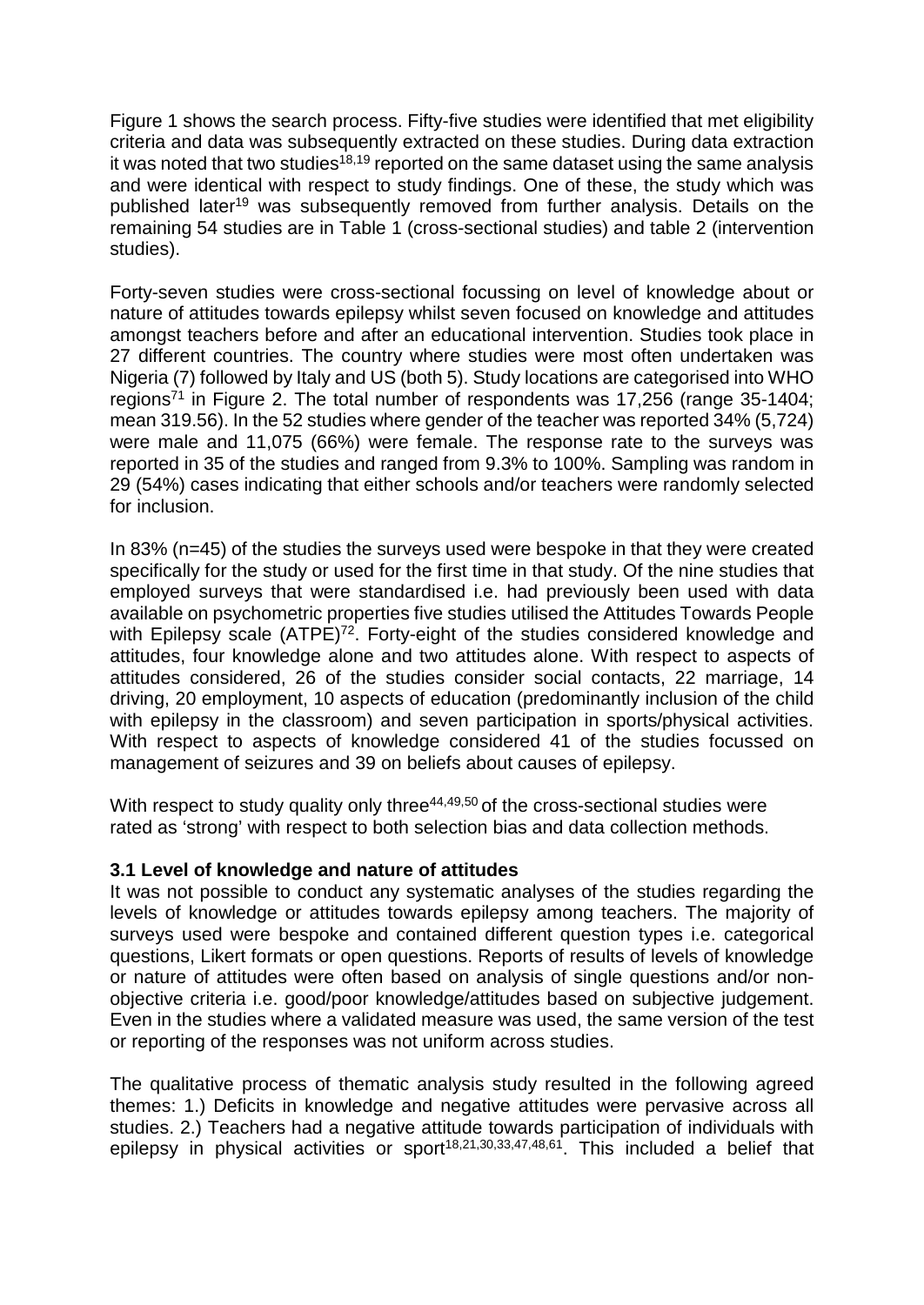children/individuals with epilepsy should not participate in certain sports/physical activities or that their participation should be restricted.

# **3.2 Studies which included comparison conditions**

Five studies included questions which focussed on knowledge or attitudes towards other medical or neurodevelopmental conditions in comparison with epilepsy. Aydin & Yildiz<sup>69</sup> compared knowledge of and attitudes towards epilepsy and asthma in a sample of Turkish teachers. The teachers had significantly more negative attitudes towards children with epilepsy than asthma on all nine attitude questions in the survey which included having a child with epilepsy/asthma in their class, concerns about the child's aggression, placement a special school, objections from parents if the child with epilepsy was in the class, participation in sports and encouraging their own child to play/sit beside a child with epilepsy. However, significantly more teachers felt that they could manage an epileptic seizure compared with an asthma attack. With respect to knowledge, significantly more teachers felt incorrectly that epilepsy was a psychological disease and was related to poor living conditions compared with asthma. Kampra et al.<sup>25</sup> reported that with respect to hindering school attendance Greek teachers felt that heart disease was most the important followed by epilepsy, diabetes and asthma. Toli et al<sup>38</sup> reported that Greek teachers perceived epilepsy as the most difficult condition to manage in school compared to cancer, diabetes and asthma. Bishop and Boag  $(2006)^{13}$  considered teacher familiarity with seven conditions. Epilepsy was the condition with lowest familiarity and thus lower than in order of most familiarity ADHD, Diabetes, Asthma, HIV/AIDS, mental retardation and autism. Olson et al.<sup>57</sup> reported that teachers in the US felt that epilepsy and AIDS were the conditions with the greater overall impact on schooling. The other conditions were asthma, leukaemia, diabetes and congenital heart disease. Epilepsy was most often endorsed as the condition where other children would be disrupted by the presence of a child with epilepsy and teachers believed that children with epilepsy were most likely to more teacher attention and parent contact compared with the other conditions. Additionally, epilepsy was the condition most of with respect to creating a medical emergency in the school.

#### **3.3 Intervention studies**

Studies which have focussed on interventions are in Table 2.

The follow up-period after intervention ranged from immediately post intervention<sup>70</sup> to one year follow up<sup>65</sup>. The interventions where described mostly consisted of once-off presentation/workshops. In all cases at least some aspects of attitudes or knowledge significantly improved as a result of participation in the intervention. However, global rating of study quality was weak for all interventions studies (see supplement 3 for all ratings). None of the studies involved randomisation or blinding.

#### **3.4 Factors considered as possibly associated with knowledge/attitudes knowledge**

Table 3 shows the factors considered as possibly associated with levels of knowledge or attitudes towards epilepsy among teachers.

The influence of gender was considered in 13 studies (12 knowledge and 11 attitudes) and results were inconsistent for both knowledge and attitudes. A significant difference was found for knowledge in three studies. Males had significantly higher knowledge in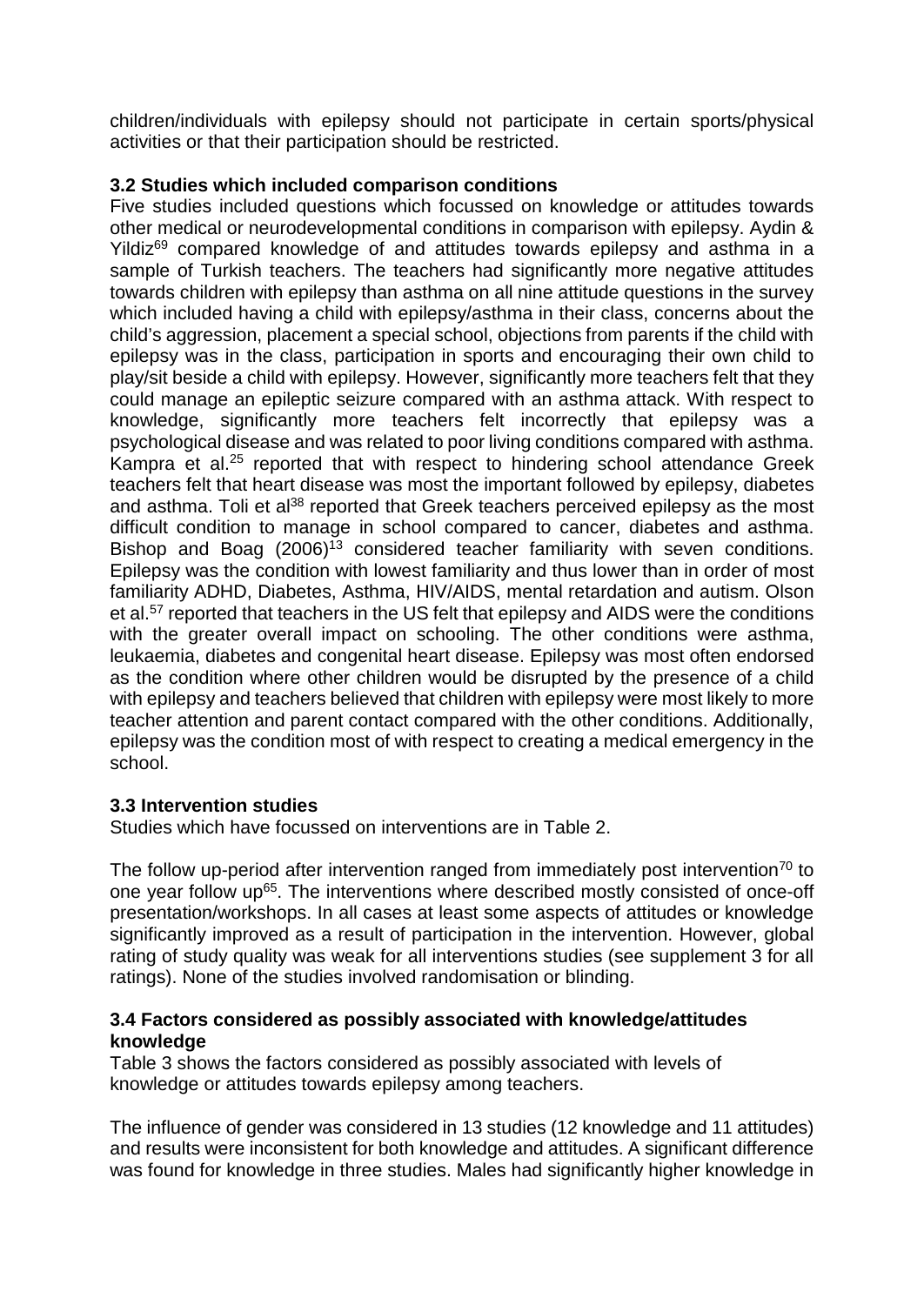two studies<sup>21,45</sup> and females in one study<sup>29</sup>. A significant difference between males and females in relation to attitudes was found in six studies. Females had significantly better attitudes in four studies  $33,34,13,54$  and males in one study<sup>21</sup> while males had significantly more negative attitudes in one study<sup>47</sup>.

Age of the teachers was considered in 12 studies for knowledge and eight for attitudes and again results were inconsistent regarding direction of association where a significant difference was found. In two studies younger teachers had significantly better knowledge than older teachers<sup>18,50</sup>. In two studies younger age was associated with better attitudes<sup>21,47</sup> whilst in one study better attitudes were found in older teachers<sup>63</sup>.

Level of education was considered in 16 studies focusing on knowledge and 10 on attitudes and there was a consistent association between higher level of education and knowledge. A higher level of education was associated with significantly better knowledge in eight studies  $27,29,32,34,37,46,13,63$  and with better attitudes in two studies  $13,54$ . Number of years teaching was considered in 13 studies focusing on knowledge and 11 focussing on attitudes. Three studies showed a significant positive relationship between number of years teaching and knowledge<sup>24,32,13</sup> and four showed a significant negative relationship21,29,18,50. Four studies showed a significant positive relationship between numbers of years teaching and attitudes $24,13,58,63$ .

Ten studies considered the role of previous experience/contact with a person with epilepsy on knowledge and 12 on attitudes and a consistent association between previous/contact experience and better attitudes was evident. Five studies showed a significant positive association between previous contact/experience and knowledge<sup>24,37,42,14,13</sup> and ten showed a significant positive association between previous contact/experience and attitudes<sup>24,27,42,49,50,13,53,54,55,58</sup>. Marital status was considered in six studies on knowledge and six on attitudes. In one study married teachers had significantly better knowledge<sup>29</sup> and in another study single teachers had significantly better knowledge<sup>18</sup>. In one study married teachers had significantly better attitudes<sup>24</sup>. Location was included as a consideration in five studies on knowledge and six studies on attitudes. In two studies urban residence was associated with significantly better knowledge<sup>25,45</sup>. In two studies urban residence was significantly associated with better attitudes 13,53. In the four studies where a possible association between knowledge and attitudes was considered a significant positive association was noted<sup>27,37,49,50.</sup>

# **4. Discussion**

This systematic review provides a comprehensive overview on studies which have focused on levels of knowledge and attitudes towards epilepsy among teachers. Additionally, the review provides for a consideration of factors associated with knowledge and attitudes as well as the impact of interventions to improve knowledge and attitudes among teachers. This synthesis of the literature can inform directions for policy and future research directions. Despite the heterogeneity in assessment approaches the review suggest that there are sufficient gaps in knowledge and presence of a significant degree of negative attitudes among teachers to warrant concern. The results of the limited number intervention studies suggest however, that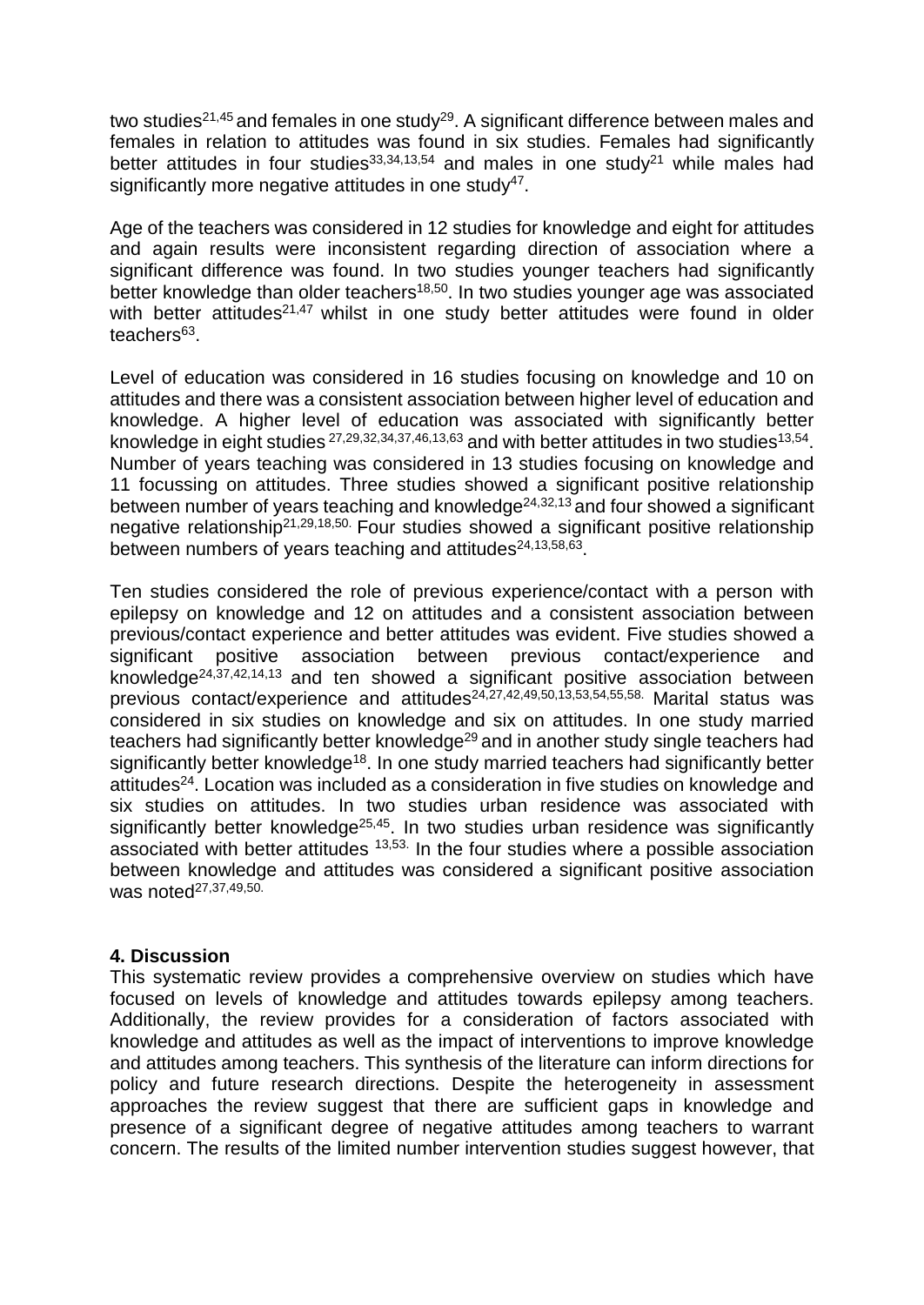targeted educational initiatives can positively impact knowledge and reported attitudes but study quality was universally low.

Studies focusing on teacher attitudes and knowledge on all continents in the study area with the exception of Oceania have been published in the period considered in this review. This highlights that teacher attitudes towards and knowledge of epilepsy is a global issue. The wide variation in survey instruments used makes it impossible to compare results between studies or across countries but the qualitative analysis suggest that attitudes and knowledge are a concern in all countries where they have been assessed. Limited knowledge and negative attitudes among teachers are likely to add to the challenges faced by children with epilepsy who already are a group at increased risk for cognitive, behavioral and academic difficulties $3,4,10$ . The results of this review suggest that attitudes towards participation in physical activities are particularly negative. People with epilepsy have often been advised against participating in sports and exercise because of fear, overprotection and ignorance<sup>73,74</sup>. However, The International League Against Epilepsy (ILAE) Task Force Report on Sports and Epilepsy emphasizes the importance of sport and exercise in epilepsy due to the positive medical and psychosocial effects that there are a few sports that should be off limits provided appropriate individualized risk assessment has been carried out<sup>75</sup>. Given this, a particular focus on improving attitudes towards physical activity among teachers children with epilepsy will be useful. Another theme that emerged from the analysis was that teachers often felt ill equipped to deal with management of seizures and administration of emergency medication. A previous review focusing on emergency medication practices in six European countries identified that existing legal frameworks are vague and open to interpretation<sup>15</sup>. Additionally, it was suggested that whether a child receives rescue medication at school depends primarily on the availability of a willing teacher<sup>15</sup>. A study focussing on the training of preschool teachers in the administration of rescue medication showed that such training improved both self-confidence but also reduces errors in administration of medication<sup>76</sup>. Thus training as well as comprehensive guidelines may be needed to ensure that teachers feel comfortable administering emergency medication<sup>77</sup>.

The studies which have compared epilepsy to other chronic medical conditions indicate that not only have teachers limited knowledge of epilepsy but have more negative attitudes towards it. This highlights that even though school professionals may have positive attitudes about children with chronic health conditions<sup>57</sup> concern about specific diseases such as epilepsy persist. In the case of epilepsy, parents are often the sole providers of disease information<sup>14</sup> but school professionals often only feel confident dealing with the situation when someone perceived to be an expert in epilepsy visits that school<sup>79</sup>. This increases the risk that educational professionals' concerns may not be addressed <sup>57</sup> and the need for epilepsy professionals to support parents in informing educational professional about the condition.

This review included seven intervention studies to improve knowledge and attitudes and in all cases improvements were noted indicating that educational interventions are likely to be useful. The areas where improvements were noted varied significantly across studies probably reflecting the differing focus of the interventions. Therefore, identifying what aspects of the interventions are mostly successful with respect to which aspects of knowledge and attitudes is difficult. Additionally, none of the studies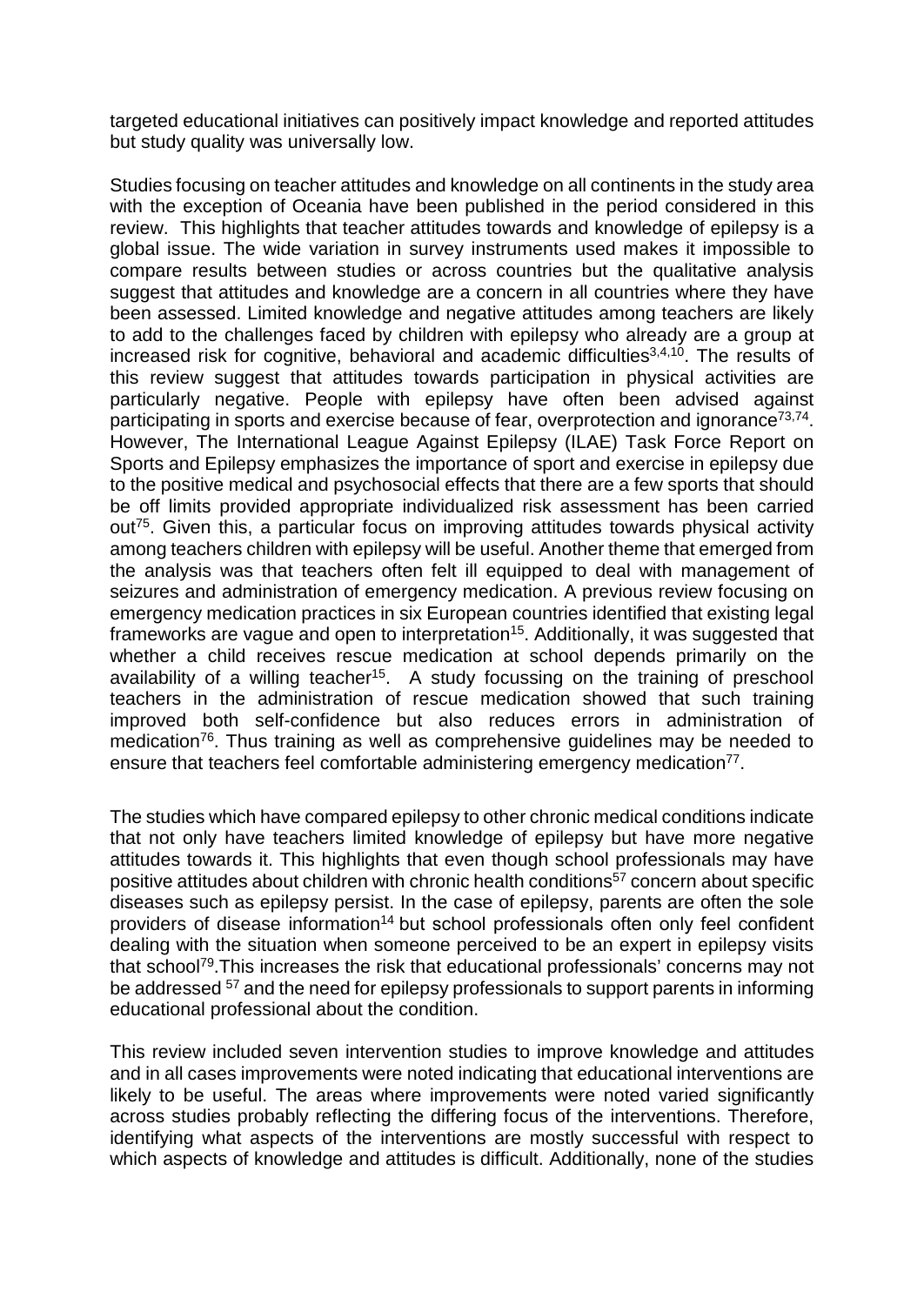included control group or randomization highlighting the need for more robust study design in this area.

Regarding factors associated with increased knowledge, previous/current contact/experience with a child with epilepsy was associated with improved knowledge in most studies where it was considered suggesting that teachers may learn on the job when they come into contact with a child with epilepsy. Better attitudes were also associated with contact with a child with epilepsy perhaps decreasing fear of the unknown. Better attitudes were associated with better knowledge emphasizing the positive role of knowledge based interventions to increase not only knowledge but also attitudes. Future intervention studies should include more robust study design including randomized controlled studies. Educational interventions in epilepsy employing RCT designs have been successfully used to improve student knowledge of and attitudes towards epilepsy<sup>79</sup> and individuals' knowledge of epilepy<sup>80</sup>. Online training to reduce stigma in young adults has been successful $\delta$ <sup>1</sup> and the use of online training for teachers should also be evaluated to maximize participation. Multisite studies across countries using agreed up on assessment methods to assess attitudes and knowledge but also interventions should be considered. The development of education programs should be done collaboratively with teachers, parents and young people so as they address the areas important stakeholders. Follow up over a long period of time is needed to assess whether knowledge gains and attitude changes are sustained.

## **5. Summary and conclusion**

Deficient knowledge and negative attitudes towards epilepsy among teachers are found in all parts of the world where they have been studied. Educational interventions appear to be useful in improving knowledge and attitudes. However, better quality research is needed employing more robust study design and to develop a better understanding of what negative attitudes exits and what are the most effective methods of improving both attitudes and knowledge.

# **References**

[1] Geerts A, Brouwer O, van Donselaar C, Stroink H, Peters B, Peeters E, Arts WF. Health perception and socioeconomic status following childhood‐onset epilepsy: The Dutch study of epilepsy in childhood. Epilepsia. 2011 Dec 1;52(12):2192-202.

[2] Jalava M, Silanpää M, Camfield C, et al. Social adjustment and competence 35 years after onset of childhood epilepsy: a prospective controlled study. Epilepsia 1997;38:708–715.

[3] Bailet LL, Turk WR. The impact of childhood epilepsy on neurocognitive and behavioral performance: a prospective longitudinal study. Epilepsia. 2000 Apr 1;41(4):426-31.

[4] Davies S, Heyman I, Goodman R. A population survey of mental health problems in children with epilepsy. Developmental medicine and child neurology. 2003 May;45(5):292-5.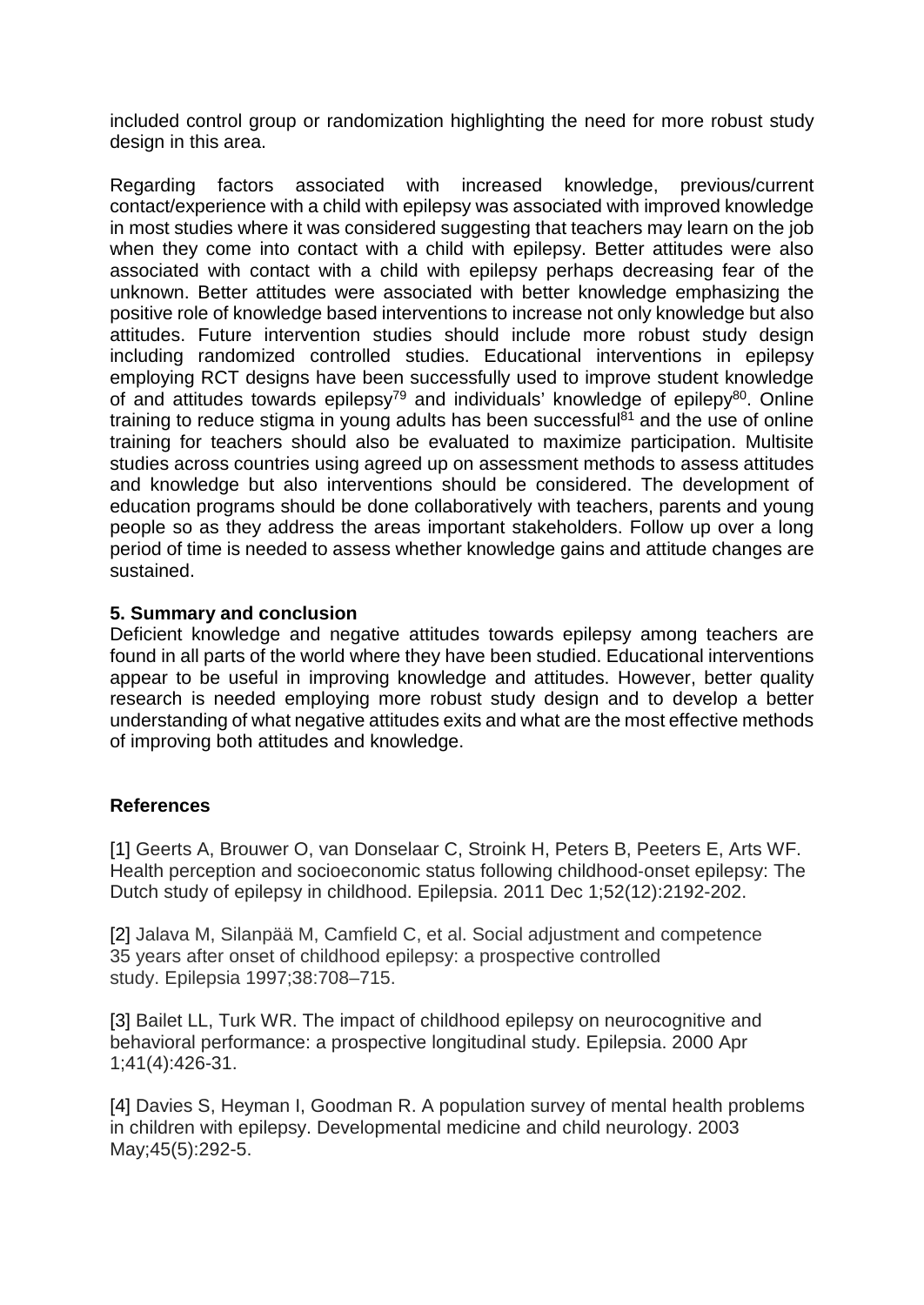[5] Wu YP, Follansbee‐Junger K, Rausch J, Modi A. Parent and family stress factors predict health-related quality in pediatric patients with new-onset epilepsy. Epilepsia. 2014 Jun 1;55(6):866-77.

[6] Funderburk JA, McCormick BP, Austin JK. Does attitude toward epilepsy mediate the relationship between perceived stigma and mental health outcomes in children with epilepsy?. Epilepsy & Behavior. 2007 Aug 31;11(1):71-6.

[7] Jacoby A, Snape D, Baker GA. Epilepsy and social identity: the stigma of a chronic neurological disorder. The Lancet Neurology. 2005 Mar 1;4(3):171-8

[8] Berg AT, Smith SN, Frobish D, Levy SR, Testa FM, Beckerman B, Shinnar S. Special education needs of children with newly diagnosed epilepsy. Developmental medicine and child neurology. 2005 Nov;47(11):749-53.

[9] Reilly C, Atkinson P, Das KB, Chin RF, Aylett SE, Burch V, Gillberg C, Scott RC, Neville BG. Neurobehavioral comorbidities in children with active epilepsy: a population-based study. Pediatrics. 2014 Jun 1;133(6):e1586-93.

[10] Fastenau PS, Shen J, Dunn DW, Austin JK. Academic underachievement among children with epilepsy: proportion exceeding psychometric criteria for learning disability and associated risk factors. Journal of learning disabilities. 2008 May;41(3):195-207.

[11] Baca CB, Vickrey BG, Caplan R, Vassar SD, Berg AT. Psychiatric and medical comorbidity and quality of life outcomes in childhood-onset epilepsy. Pediatrics. 2011 Nov 21:peds-2011.

[12] Hunter RM, Reilly C, Atkinson P, Das KB, Gillberg C, Chin RF, Scott RC, Neville BG, Morris S. The health, education, and social care costs of school‐aged children with active epilepsy: A population-based study. Epilepsia. 2015 Jul 1;56(7):1056-64.

[13] Bishop M, Boag EM. Teachers' knowledge about epilepsy and attitudes toward students with epilepsy: results of a national survey. Epilepsy & Behavior. 2006 Mar 1;8(2):397-405.

[14] Wodrich DL, Jarrar R, Buchhalter J, Levy R, Gay C. Knowledge about epilepsy and confidence in instructing students with epilepsy: Teachers' responses to a new scale. Epilepsy & Behavior. 2011 Feb 1;20(2):360-5.

[15] Wait S, Lagae L, Arzimanoglou A, Beghi E, Bennett C, Cross JH, Mifsud J, Schmidt D, Harvey G. The administration of rescue medication to children with prolonged acute convulsive seizures in the community: what happens in practice?. European Journal of Paediatric Neurology. 2013 Jan 1;17(1):14-23.

[16] Moher D, Liberati A, Tetzlaff J, Altman DG, Prisma Group. Preferred reporting items for systematic reviews and meta-analyses: the PRISMA statement. PLoS medicine. 2009 Jul 21;6(7):e1000097.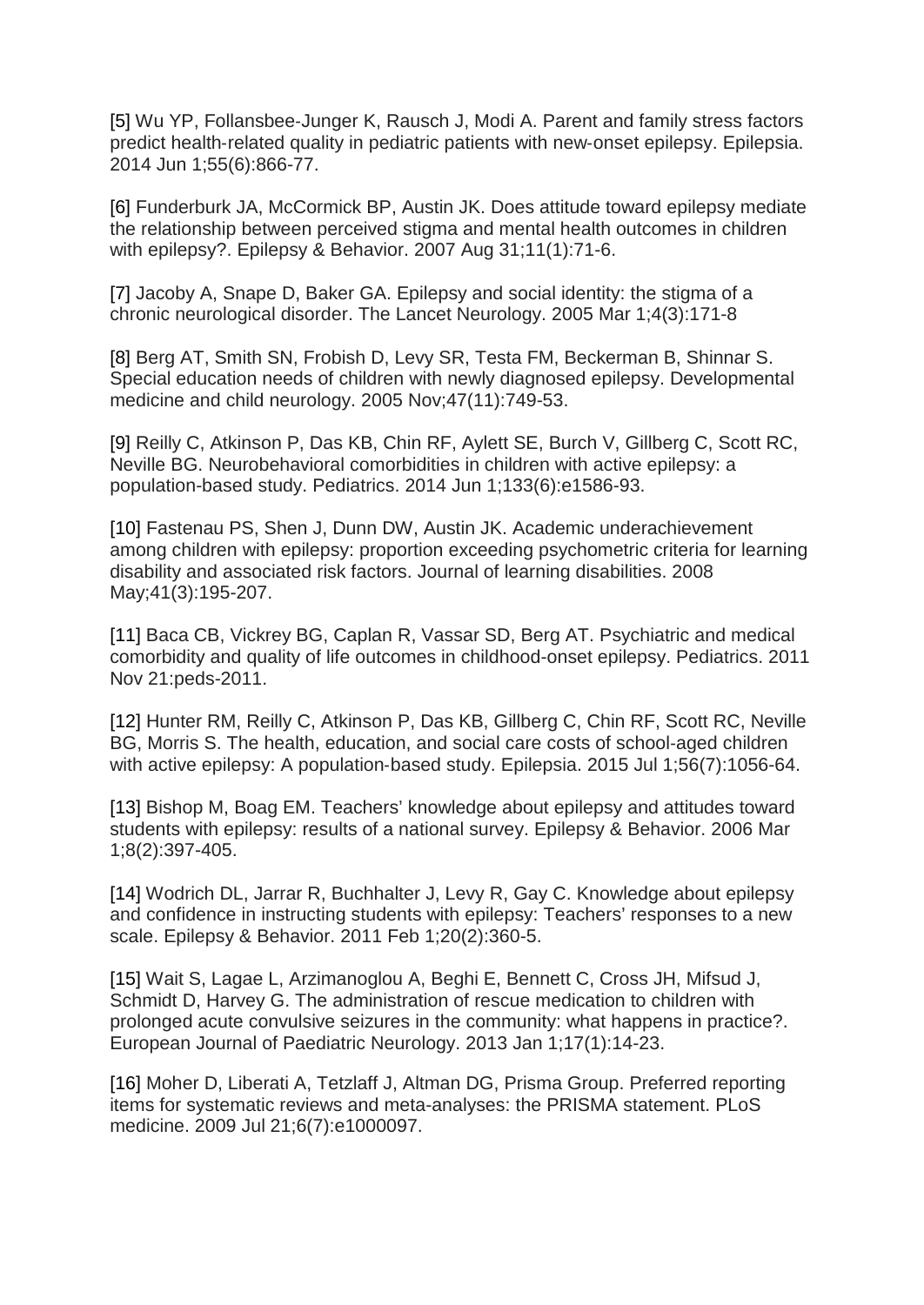[17] Braun V, Clarke V. Using thematic analysis in psychology. Qualitative research in psychology. 2006 Jan 1;3(2):77-101.

[18] Eze CN, Ebuehi OM. Improving First Aid Management of Epilepsy by Trainee Teachers of the Federal College of Education (Technical), Akoka–Lagos, South West Nigeria–Can Health Education have an Effect?. Nigerian quarterly journal of hospital medicine. 2013;23(4):257-68

[19] Eze CN, Ebuehi OM, Brigo F, Otte WM, Igwe SC. Effect of health education on trainee teachers' knowledge, attitudes, and first aid management of epilepsy: An interventional study. Seizure-European Journal of Epilepsy. 2015 Dec 1;33:46-53.

[20] Quereshi C, Standing HC, Swai A, Hunter E, Walker R, Owens S. Barriers to access to education for young people with epilepsy in Northern Tanzania: A qualitative interview and focus group study involving teachers, parents and young people with epilepsy. Epilepsy & Behavior. 2017 Jul 1;72:145-9.

[21] Elhassan MA, Alemairy AA, Amara ZM, Hamadelneel AA, Mohamed AH, Elaimeri AA. Epilepsy: Knowledge, Attitude, and Practice Among Secondary School Teachers in Khartoum State. Neurology and therapy. 2017 Dec 1;6(2):225-35.

[22] Berhe T, Yihun B, Abebe E, Abera H. Knowledge, attitude, and practice about epilepsy among teachers at Ethio-National School, Addis Ababa, Ethiopia. Epilepsy & Behavior. 2017 May 1;70:150-3.

[23] Gebrewold MA, Enquselassie F, Teklehaimanot R, Gugssa SA. Ethiopian teachers: their knowledge, attitude and practice towards epilepsy. BMC neurology. 2016 Dec;16(1):167.

[24] Al-Hashemi E, Ashkanani A, Al-Qattan H, Mahmoud A, Al-Kabbani M, Al-Juhaidli A, Jaafar A, Al-Hashemi Z. Knowledge about epilepsy and attitudes toward students with epilepsy among middle and high school teachers in Kuwait. International journal of pediatrics. 2016;2016.

[25] Kampra M, Tzerakis NG, Losidis S, Katsarou E, Voudris K, Mastroyianni S, Mouskou S, Siatouni A, Gatzonis S. Teachers' knowledge about epilepsy in Greece: Information sources and attitudes towards children with epilepsy during school time. Epilepsy & Behavior. 2016 Jul 1;60:218-24.

[26] Savarese G, Carpinelli L, D'Elia D, Coppola G. Teachers of various school grades and representations of epilepsy: problems, relational aspects and perspectives of life quality. Italian journal of pediatrics. 2015 Dec;41(1):70.

[27] Brabcová D, Kohout J, Kršek P. Knowledge about epilepsy and attitudes towards affected people among teachers in training in the Czech Republic. Epilepsy & Behavior. 2016 Jan 1;54:88-94.

[28] Dumeier HK, Neininger MP, Bernhard MK, Syrbe S, Merkenschlager A, Zabel J, Kiess W, Bertsche T, Bertsche A. Knowledge and attitudes of school teachers, preschool teachers and students in teacher training about epilepsy and emergency management of seizures. Archives of disease in childhood. 2015 Sep 1;100(9):851-5.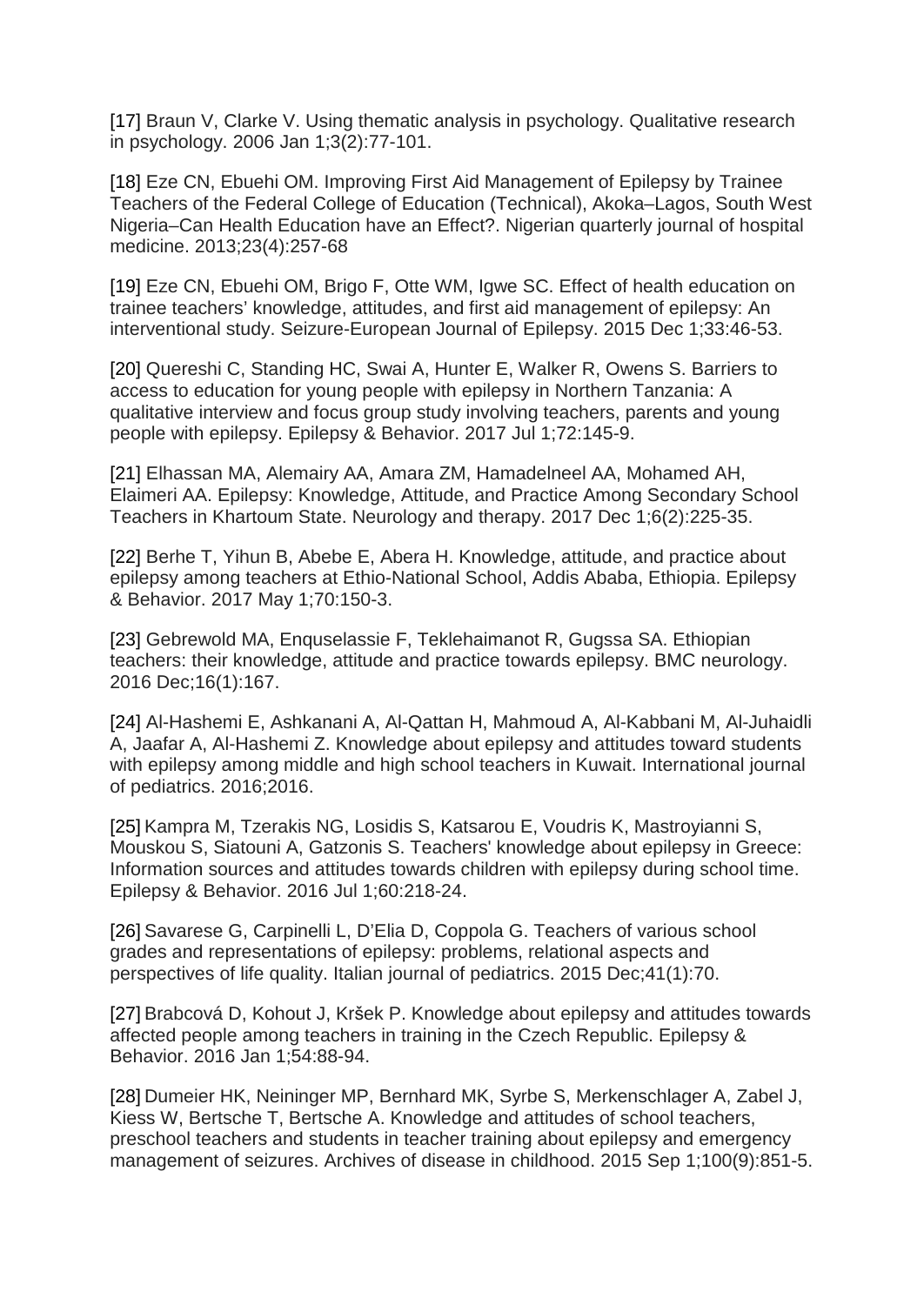[29] Karimi N, Heidari M. Knowledge and attitudes toward epilepsy among school teachers in West of Iran. Iranian journal of neurology. 2015 Jul 6;14(3):130.

[30] Alqahtani JM. Knowledge and practice of schoolteachers towards students with epilepsy in Khamis Mushate, Southern Saudi Arabia. Journal of family & community medicine. 2015 Sep;22(3):163.

[31] Buccheri T, Quattropani MC. Perception of, attitudes toward, and knowledge of epilepsy among teachers and high school and college students in Sicily. Epilepsy & Behavior. 2015 Dec 1;53:43-50.

[32] Khanal K, Maharjan R, Pokharel BR, Sanjel S. School Teachers' Knowledge about Epilepsy in Kathmandu Metropolitan City. Kathmandu University Medical Journal. 2017 Feb 26;13(4):316-22.

[33] Mecarelli O, Messina P, Capovilla G, Michelucci R, Romeo A, Beghi E, De Simone R, Lucibello S, Ferrari A, Vecchi M, de Palma L. An educational campaign toward epilepsy among Italian primary school teachers: 1. Survey on knowledge and attitudes. Epilepsy & Behavior. 2014 Mar 1;32:84-91.

[34] Owolabi LF, Shehu NM, Owolabi SD. Epilepsy and education in developing countries: a survey of school teachers' knowledge about epilepsy and their attitude towards students with epilepsy in Northwestern Nigeria. The Pan African Medical Journal. 2014;18.

[35] Ali DB, Tomek M, Lisk DR. The effects of epilepsy on child education in Sierra Leone. Epilepsy & Behavior. 2014 Aug 1;37:236-40.

[36] Bhesania NH, Rehman A, Savul IS, Zehra N. Knowledge, attitude and practices of school teachers towards epileptic school children in Karachi, Pakistan. Pakistan journal of medical sciences. 2014 Jan;30(1):220.

[37] Abulhamail AS, Al-Sulami FE, Alnouri MA, Mahrous NM, Joharji DG, Albogami MM, Jan MM. Primary school teacher's knowledge and attitudes toward children with epilepsy. Seizure-European Journal of Epilepsy. 2014 Apr 1;23(4):280-3.

[38] Toli T, Sourtzi P, Tsoumakas K, Kalokerinou-Anagnostopoulou A. Association between knowledge and attitudes of educators towards epilepsy and the risk of accidents in Greek schools. Epilepsy & Behavior. 2013 Apr 1;27(1):200-3.

[39] Lim KS, Hills MD, Choo WY, Wong MH, Wu C, Tan CT. Attitudes toward epilepsy among the primary and secondary school teachers in Malaysia, using the public attitudes toward epilepsy (PATE) scale. Epilepsy research. 2013 Oct 1;106(3):433-9.

[40] Zanni KP, Matsukura TS, Maia Filho HD. Beliefs and attitudes about childhood epilepsy among school teachers in two cities of Southeast Brazil. Epilepsy research and treatment. 2012;2012.

[41] Asadi-pooya AA, Torabi-nami M. Knowledge and attitude towards epilepsy among biology teachers in Fars Province, Iran. Iranian journal of child neurology. 2012 Feb 17;6(1):13-8.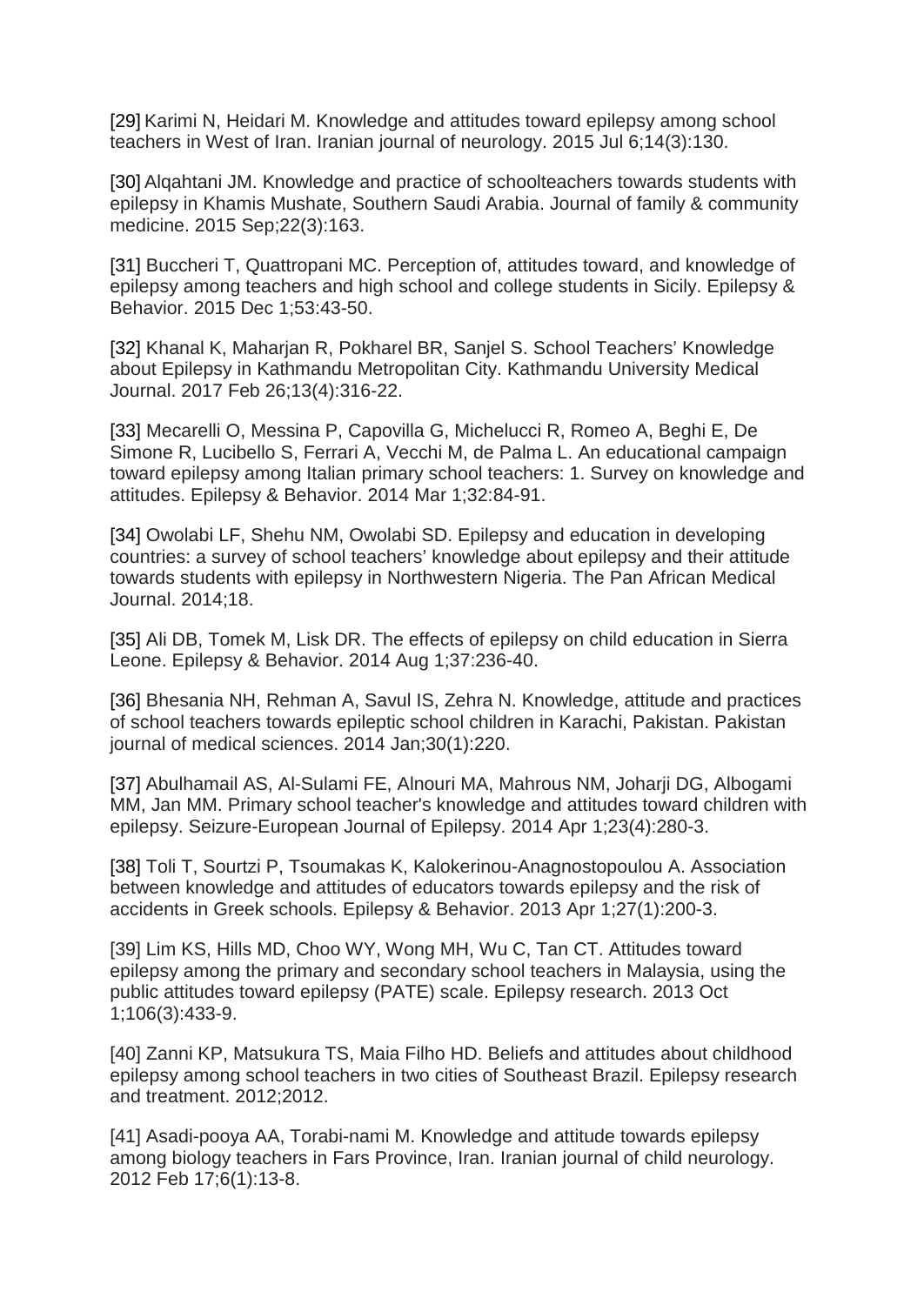[42] Brabcova D, Lovasova V, Kohout J, Zarubova J. Familiarity with and attitudes towards epilepsy among teachers at Czech elementary schools—the effect of personal experience and subspecialization. Seizure-European Journal of Epilepsy. 2012 Jul 1;21(6):461-5.

[43] Alkhamra H, Tannous A, Hadidi M, Alkhateeb J. Knowledge and attitudes toward epilepsy among school teachers and counselors in Jordan. Epilepsy & Behavior. 2012 Aug 1;24(4):430-4.

[44] Mott J, Shellhaas RA, Joshi SM. Knowledge of epilepsy and preferred sources of information among elementary school teachers. Journal of child neurology. 2013 Jun;28(6):740-4.

[45] Mustapha AF, Odu OO, Akande O. Knowledge, attitudes and perceptions of epilepsy among secondary school teachers in Osogbo South-West Nigeria: a community based study. Nigerian journal of clinical practice. 2013;16(1):12-8.

[46] Akpan MU, Ikpeme EE, Utuk EO. Teachers' knowledge and attitudes towards seizure disorder: a comparative study of urban and rural school teachers in Akwa Ibom State, Nigeria. Nigerian journal of clinical practice. 2013;16(3):365-70.

[47] Mecarelli O, Capovilla G, Romeo A, Rubboli G, Tinuper P, Beghi E. Knowledge and attitudes toward epilepsy among primary and secondary schoolteachers in Italy. Epilepsy & Behavior. 2011 Oct 1;22(2):285-92.

[48] Babikar HE, Abbas IM. Knowledge, practice and attitude toward epilepsy among primary and secondary school teachers in South Gezira locality, Gezira State, Sudan. Journal of family and community medicine. 2011 Jan;18(1):17.

[49] Lee SA, Yim SB, Rho YI, Chu M, Park HM, Lee GH, Park SP, Jung DS. Factors contributing to Korean teachers' attitudes toward students with epilepsy. Epilepsy & Behavior. 2011 Feb 1;20(2):378-81.

[50] Lee H, Lee SK, Chung CK, Yun SN, Choi-Kwon S. Familiarity with, knowledge of, and attitudes toward epilepsy among teachers in Korean elementary schools. Epilepsy & Behavior. 2010 Feb 1;17(2):183-7.

[51] Shehata GA, Mahran DG. Knowledge, attitude and practice with respect to epilepsy among school teachers in Assiut city, Egypt. Epilepsy research. 2010 Dec 1;92(2-3):191-200.

[52] Thacker AK, Verma AM, Ji R, Thacker P, Mishra P. Knowledge awareness and attitude about epilepsy among schoolteachers in India. Seizure-European Journal of Epilepsy. 2008 Dec 1;17(8):684-90.

[53] Birbeck GL, Chomba E, Atadzhanov M, Mbewe E, Haworth A. Zambian teachers: what do they know about epilepsy and how can we work with them to decrease stigma?. Epilepsy & Behavior. 2006 Sep 1;9(2):275-80.

[54] Sanya EO, Salami TA, Goodman OO, Buhari OI, Araoye MO. Perception and attitude to epilepsy among teachers in primary, secondary and tertiary educational institutions in middle belt Nigeria. Tropical doctor. 2005 Jul 1;35(3):153-6.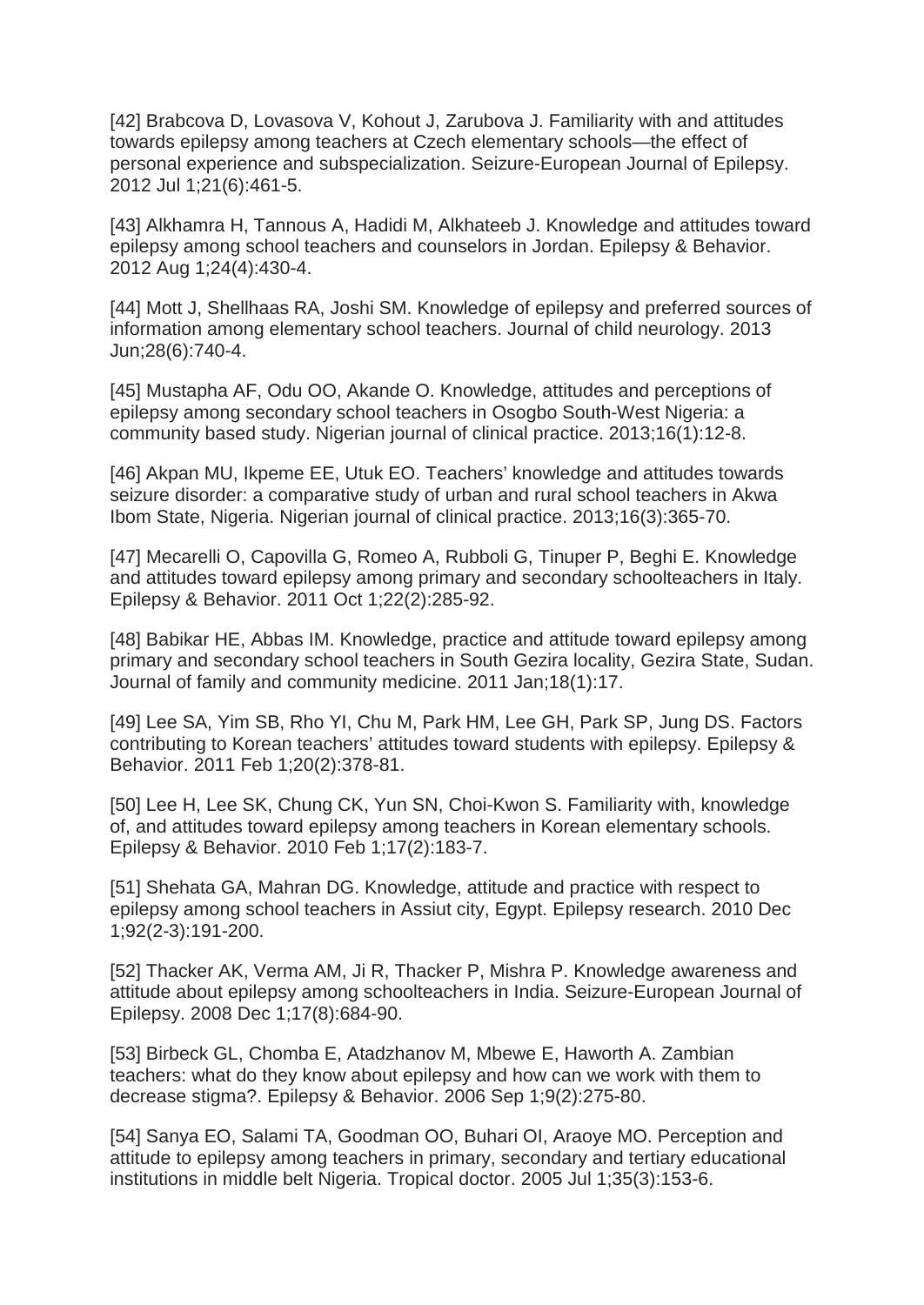[55] Alikor EA, Essien AA. Childhood epilepsy: knowledge and attitude of primary school teachers in Port Harcourt, Nigeria. Nigerian journal of medicine: journal of the National Association of Resident Doctors of Nigeria. 2005;14(3):299-303.

[56] Kaleyias J, Tzoufi M, Kotsalis C, Papavasiliou A, Diamantopoulos N. Knowledge and attitude of the Greek educational community toward epilepsy and the epileptic student. Epilepsy & Behavior. 2005 Mar 1;6(2):179-86.

[57] Olson AL, Seidler AB, Goodman D, Gaelic S, Nordgren R. School professionals' perceptions about the impact of chronic illness in the classroom. Archives of pediatrics & adolescent medicine. 2004 Jan 1;158(1):53-8.

[58] Bishop M, Slevin B. Teachers' attitudes toward students with epilepsy: results of a survey of elementary and middle school teachers. Epilepsy & Behavior. 2004 Jun 1;5(3):308-15.

[59] Millogo A, Siranyan AS. Knowledge of epilepsy and attitudes towards the condition among schoolteachers in Bobo‐Dioulasso (Burkina Faso). Epileptic Disorders. 2004 Mar 1;6(1):21-6.

[60] Prpic I, Korotaj Z, Vlašic-Cicvaric I, Paucic-Kirincic E, Valerjev A, Tomac V. Teachers' opinions about capabilities and behavior of children with epilepsy. Epilepsy & Behavior. 2003 Apr 1;4(2):142-5.

[61] Ojinnaka NC. Teachers' perception of epilepsy in Nigeria: a community-based study. Seizure. 2002 Sep 1;11(6):386-91.

[62] Rambe AS, Sjahrir H. Awareness, attitudes and understanding towards epilepsy among school teachers in Medan, Indonesia. Neurol J Southeast Asia. 2002;7:77-80.

[63] Hsieh LP, Chiou HH. Comparison of epilepsy and asthma perception among preschool teachers in Taiwan. Epilepsia. 2001 May 12;42(5):647-50.

[64] Dantas FG, Cariri GA, Cariri GA, Ribeiro Filho AR. Knowledge and attitudes toward epilepsy among primary, secondary and tertiary level teachers. Arquivos de neuro-psiquiatria. 2001 Sep;59(3B):712-6.

[65] Dumeier HK, Neininger MP, Bernhard MK, Merkenschlager A, Kiess W, Bertsche T, Bertsche A. Providing teachers with education on epilepsy increased their willingness to handle acute seizures in children from 1‐10 years of age. Acta Paediatrica. 2017 Nov 1.

[66] Mecarelli O, Messina P, Capovilla G, Michelucci R, Romeo A, Beghi E, De Simone R, Cerquiglini A, Vecchi M, Boniver C, Monti F. An educational campaign about epilepsy among Italian primary school teachers. 2. The results of a focused training program. Epilepsy & Behavior. 2015 Jan 1;42:93-7.

[67] Goel S, Singh N, Lal V, Singh A. Evaluating the impact of comprehensive epilepsy education programme for school teachers in Chandigarh city, India. Seizure-European Journal of Epilepsy. 2014 Jan 1;23(1):41-6.